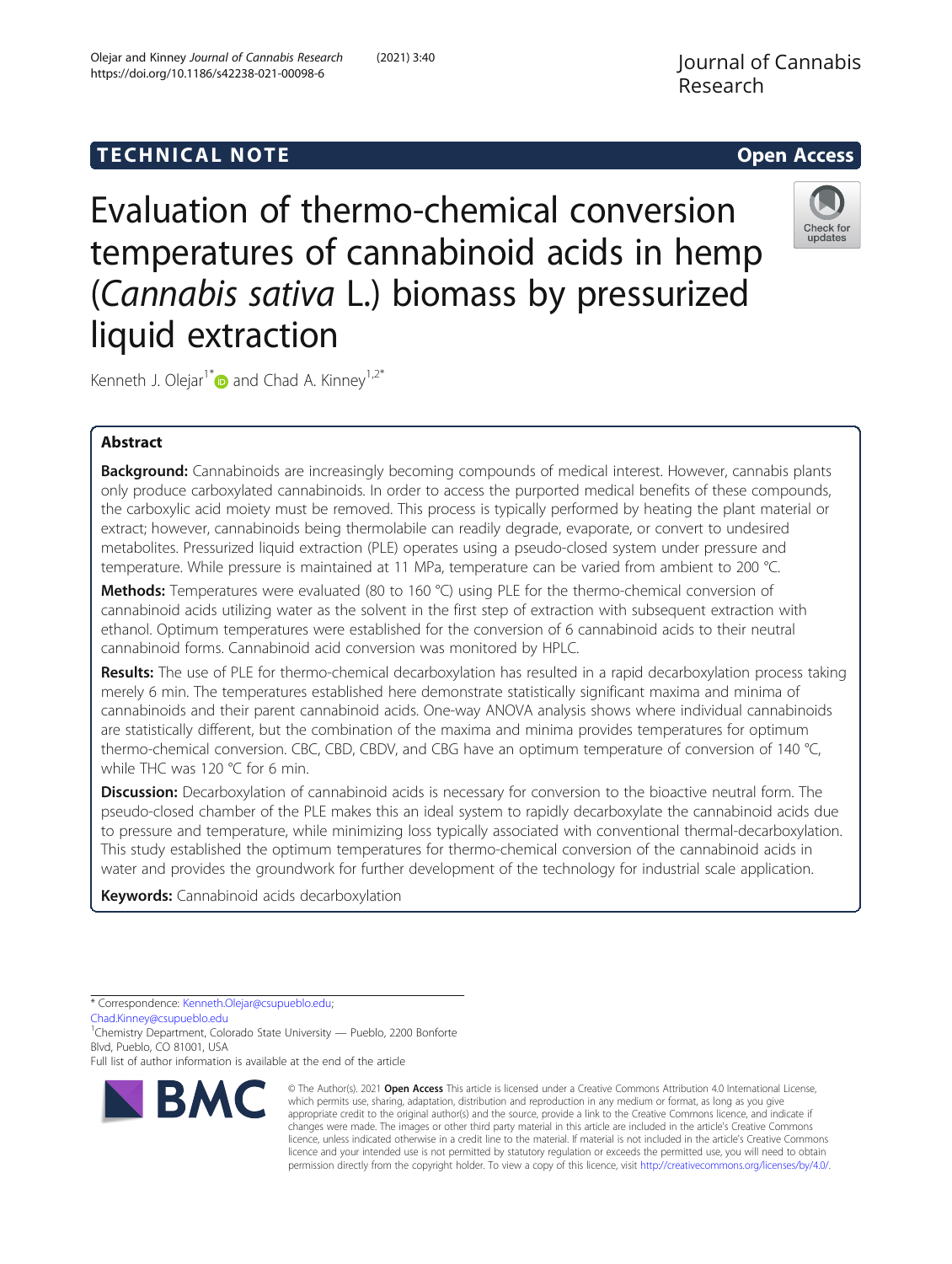# Background

With the passage of the 2018 Farm Bill, hemp cultivation has become more prevalent with an increase from 37,122 acres in 2017 to 310,721 acres in 2019 (Sterns [2019](#page-5-0)). While some of the crop is used for fibers and seed oil, a large amount is used for cannabinoid isolation. While the extraction process is well established, the extracted cannabinoids are in their acidic forms unless decarboxylation in an oven is done on the biomass prior to extraction or decarboxylation of the oleoresin is done to obtain the neutral cannabinoids for the majority of the purported health benefits, with the prior being more prevalent (Russo [2018](#page-5-0)).

The decarboxylation process is known to result in evaporation of cannabinoids and due to the thermolability can result in cannabinoid degradation and unwanted metabolites (Moreno et al. [2020](#page-5-0)). Therefore, having optimum temperatures for the conversion is essential to maximizing conversion and minimizing loss. However, there is no one temperature that fits all cannabinoids, so a single or group of cannabinoids with similar decarboxylation temperatures must be targeted.

While decarboxylation of cannabinoids is typically done in an oven, there are reports of other compounds being decarboxylated using a thermo-chemical approach (Mundle and Kluger [2009;](#page-5-0) Mundle et al. [2010;](#page-5-0) Vandersteen et al. [2012](#page-5-0)). These processes occur in a solvent capable of donating a hydrogen atom to the carboxylic acid moiety, which aids in its cleavage from the cannabinoid. One such solvent is water and its use in decarboxylation has been extensively studied (Mundle and Kluger [2009](#page-5-0); Mundle et al. [2010](#page-5-0); Vandersteen et al. [2012;](#page-5-0) Hossain et al. [2017;](#page-5-0) Glein et al. [2020](#page-4-0)).

Conventional extraction processes are common in the cannabinoid industry (WHO [2018](#page-5-0)). The techniques are simple and do not require large upfront costs to get started. The extractions can also be combined with various pretreatments, such as microwave or ultrasound, or it can be done in soxhlet (Fiorini et al. [2020;](#page-4-0) Kenari and Dehghan [2020\)](#page-5-0). A modernized alternative for soxhlet is pressurized liquid extraction (PLE), where solvent extraction occurs at increased pressure and temperature to facilitate a rapid extraction. However, this process still has the limitation of requiring hemp biomass to be decarboxylated prior to extraction or the oleoresin must undergo decarboxylation to obtain neutral cannabinoids.

To combat the need for decarboxylation to occur during a separate step, it was hypothesized that thermochemical conversion of acidic cannabinoids to their neutral counterparts could be done during the extraction process using PLE. Furthermore, it was speculated that this process could be accomplished using water as the solvent, thereby minimizing the cannabinoid loss as a result of their low to negligible solubility in water (Pertwee [2009](#page-5-0)). Consequently, the temperatures necessary to decarboxylate the common cannabinoids in hemp biomass using the PLE system were examined.

# **Methods**

#### **Materials**

Reagents used in the study were HPLC grade. Methanol, ethanol, and Ottawa sand (20–30 mesh) were obtained from Thermo Fisher Scientific (Waltham, MA, USA). Ottawa sand was ashed at 400 °C for 4 h prior to use. Formic acid was obtained from Fluka (St. Louis, Mo, USA). Ultra-pure water (18MΩ-cm) was obtained from a Barnstead NanoPure Infinity Ultrapure Water System (Thermo Fisher Scientific). Ultra-high purity nitrogen was obtained from Airgas (Pueblo, CO, USA).

Thirteen cannabinoid standard solutions, cannabinchromene (CBC), cannabichromenic acid (CBCA) cannabidiol (CBD), cannabidiolic acid (CBDA), cannabigerol (CBG), cannabigerolic acid (CBGA) cannabinol (CBN), cannabidivarin (CBDV), cannabidivarinic acid (CBDVA), Δ<sup>9</sup>-tetrahydrocannabinol (THC), Δ<sup>9</sup>-tetrahydrocannabinolic acid (THCA),  $\Delta^9$ -tetrahydrocannabivarin (THCV), and  $\Delta^9$ -tetrahydrocannabivarinic acid (THCVA), at a concentration of 1.0 mg  $mL^{-1}$  in methanol or acetonitrile were purchased from Cerilliant (San Antonio, TX, USA). A stock solution of the eleven cannabinoids (CBC, CBD, CBDA, CBDV, CBG, CBGA, CBN, THC, Δ8 -THC, THCA, THC) at 100 mg L−<sup>1</sup> was prepared in HPLC grade methanol from a commercial 1.0 mg mL<sup>-1</sup> solution (Cayman Chemical Company, Ann Arbor, MI, USA).

#### Industrial hemp biomass

Industrial hemp biomass consisting of leaf and small inflorescences was supplied by Sacred Giftz (Longmont, CO, USA). The biomass was comprised of the cannabis hybrid Boax, which is 50% sativa and 50% indica being derived from Cannabis sativa ssp. sativa Hindu Kush and Cannabis sativa ssp. indica Otto II strains resulting in the Boax species producing inflorescences containing 18 to 20% CBDA and 0 to 1% THC. The plants were grown outdoors in Colorado planted in a south to north configuration with plants 1 m on center and rows 1.2 m apart. The fields were planted in 11 June 2019 with harvest occurring 25 September to 5 October. The biomass received was passed through screens to remove seeds and stalk. The remaining material was then ground to pass through a 1.18 mm screen and stored at 4 °C in sealed bags until use.

#### Thermo-chemical conversion

Pressurized liquid extraction (PLE) operates at a pressure of 11.0 MPa. Temperature and time are variables that can be utilized to maximize the processes.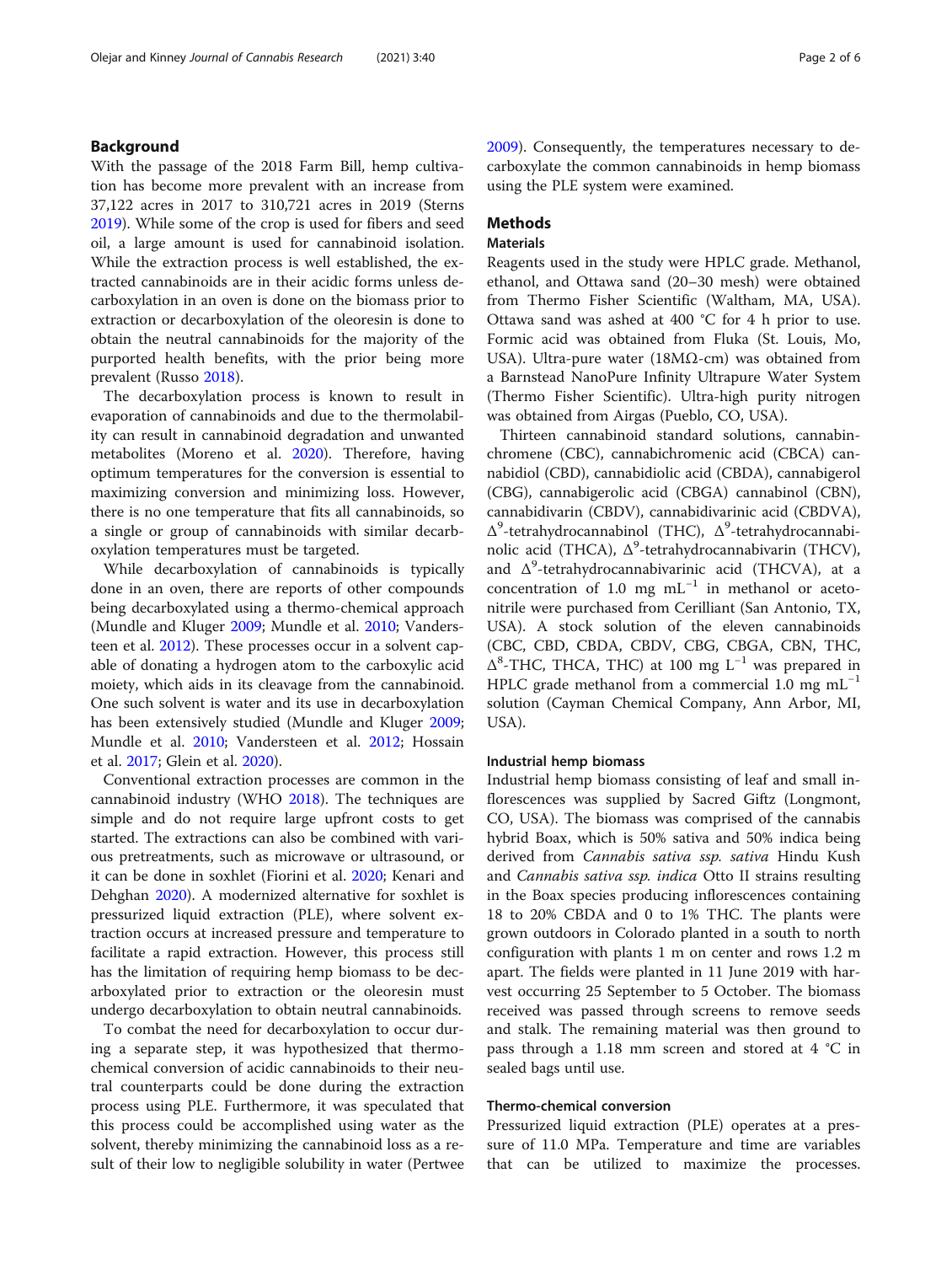Temperatures were examined from 80 to 160 °C and utilizing a static cycle time of 3 min. A 10-mL stainless steel cell containing a glass fiber filter (Thermo Fisher Scientific), 1.5 g of Ottawa sand, 1.0 g of hemp biomass, and remaining cell space filled with Ottawa sand. The experiments were carried out on a Dionex ASE-350 operated by Chromeleon software, version 7.2 SR5 (Thermo Fisher Scientific).

# HPLC

Cannabinoid quantification was made by liquid chromatography on a Thermo Scientific Dionex UltiMate 3000 HPLC system (Thermo Fisher Scientific) equipped with a temperature-controlled autosampler (WPS 3000TSL Analytical) and a diode array detector with multiple wavelength detection (DAD 3000 and MWD 3000). The system was controlled using Chromeleon 7.2 software, version 7.2 SR5 (Thermo Fisher Scientific).

Chromatographic separation of cannabinoids was accomplished using an Accucore aQ C18 Polar Endcapped column, I.D. 100 mm  $\times$  2.1 mm, particle size 2.6  $\mu$ m (Thermo Fisher Scientific) maintained at 50.0 °C. To achieve separation a gradient was employed consisting of mobile phase A, 0.1% formic acid in water, and mobile phase B, 0.1% formic acid in methanol. The gradient started at 62% B, increasing to 66% B at 13.75 min, followed by an increase to 80% B at 20 min. This was maintained for 4 min before returning to 62% B and equilibrating for 3 min. The total runtime was 24 min. The pump maintained a flow rate of 0.45 ml/min and a 2.0 μL injection was used. The wavelengths of 210 and 220 nm were monitored for analyte presence.

Integration occurred using the Chromeleon software. Cannabinoids in extracts were verified by comparison to the retention time and the UV spectra of the pure cannabinoid standards. A four-point standard curve (5, 10, 50, 100 mg  $L^{-1}$ ) was used to quantify the cannabinoids (Table 1).

#### Data analysis

Statistical analysis of individual cannabinoids at each temperature was performed with JMP, version 13.2.0, (SAS Institute, Cary, NC, USA) using one-way analysis of variance (ANOVA) with Tukey-honestly significant difference (HSD) post hoc testing.

# Results

Table [2](#page-3-0) highlights the various thermo-chemical conversion temperatures required to achieve maximal content of neutral cannabinoids and minimal content of acidic cannabinoids, with Fig. [1](#page-3-0) highlighting the conversion of CBDA and THCA to CBD and TH, respectively. Statistically significant differences between the temperatures are observed for each cannabinoid with the maxima and

Table 1 Cannabinoid analysis by HPLC: calibration curves, limits of detection, and limits of quantification

| Cannabinoid  | Calibration range (mg/L) | $R^2$  | <b>LOD</b> | LOQ  |
|--------------|--------------------------|--------|------------|------|
| <b>CBC</b>   | $5.0 - 100$              | 0.9999 | 0.436      | 2.51 |
| <b>CBCA</b>  | $5.0 - 100$              | 0.9982 | 0.418      | 2.40 |
| <b>CBD</b>   | $5.0 - 100$              | 0.9994 | 0.481      | 2.78 |
| <b>CBDA</b>  | $5.0 - 100$              | 0.9925 | 0.556      | 3.24 |
| <b>CBDV</b>  | $5.0 - 100$              | 0.9997 | 0.474      | 2.74 |
| <b>CBDVA</b> | $5.0 - 100$              | 0.9997 | 0.560      | 3.26 |
| <b>CBG</b>   | $5.0 - 100$              | 0.9999 | 0.401      | 2.29 |
| CBGA         | $5.0 - 100$              | 0.9996 | 0.482      | 2.78 |
| <b>CBN</b>   | $5.0 - 100$              | 0.9942 | 0.434      | 2.49 |
| <b>THC</b>   | $5.0 - 100$              | 0.9963 | 0.654      | 3.83 |
| <b>THCA</b>  | $5.0 - 100$              | 0.9997 | 0.547      | 3.18 |
| <b>THCV</b>  | $5.0 - 100$              | 0.9996 | 0.505      | 2.92 |
| <b>THCVA</b> | $5.0 - 100$              | 0.9999 | 0.624      | 3.65 |

LOD limit of detection, LOQ limit of quantification,  $n = 10$ 

minima occurring at different temperatures for each corresponding cannabinoid. At 100 °C, CBC, CBG, and THC had statistically the highest concentrations; however, the corresponding statistical minima occurred at 120 °C for CBCA and CBGA, and 140 °C for THCA, respectively. At 120 °C CBDV had its maxima and the corresponding CBDVA minima was at 140 °C. Cannabidiol (CBD) was greatest at 140 °C and CBDA was least at 120 °C.

CBD and THC begin to show degradation effects with decreased quantities at 160 °C. Other cannabinoids, CBD and CBDV, begin to show the trend of degradation at this same temperature. CBN is the primary degradation product of THC shows a maxima at 100 °C. While the temperature of 160 °C demonstrates the degradation impacts of temperature on individual cannabinoid quantities, the monitoring of CBN shows that these processes occur much sooner and therefore 100% efficient conversion is not possible.

#### **Discussion**

While statistical analysis of each cannabinoid provides insights into statistical differences a combined approach of maxima and minima must be examined for the determination of the optimum temperature. Even this must be carefully examined due to the thermolability of the compounds. As such, decreases in the acidic form amounts should be examined for corresponding increases in the neutral form concentrations. By utilizing these two methods a clearer picture of the optimum temperature can be established.

The thermo-chemical conversion of the cannabinoid acids is proposed to proceed by Scheme [1](#page-4-0). In Scheme [1](#page-4-0),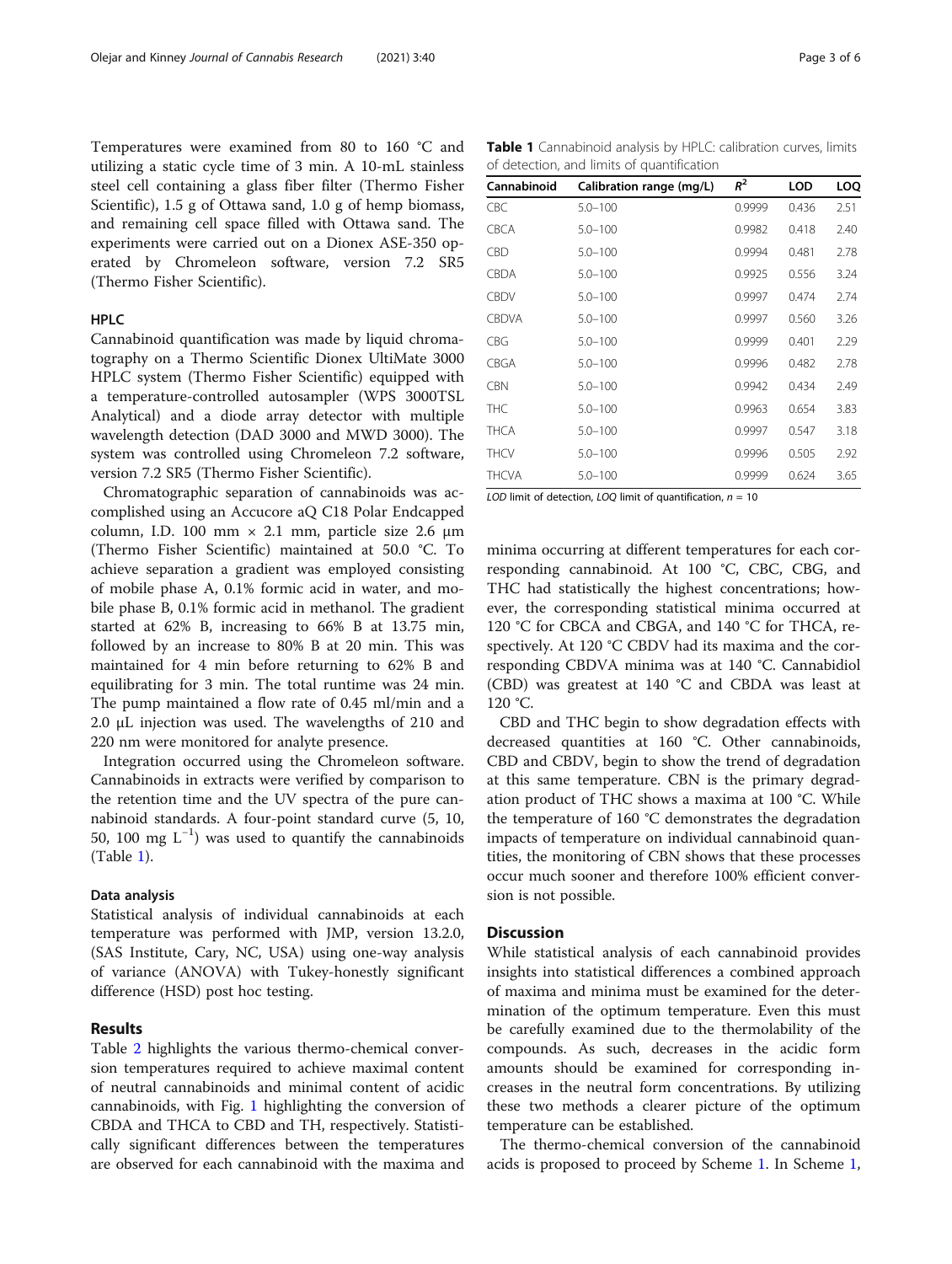<span id="page-3-0"></span>

|  |  |  | <b>Table 2</b> Thermo-chemical conversion temperature's impact on cannabinoid extraction content expressed as mg/g hemp |
|--|--|--|-------------------------------------------------------------------------------------------------------------------------|
|  |  |  |                                                                                                                         |

|              | 80 °C               | 100 °C              | 120 °C                                                                                                                                  | 140 °C              | 160 °C              |
|--------------|---------------------|---------------------|-----------------------------------------------------------------------------------------------------------------------------------------|---------------------|---------------------|
| <b>CBC</b>   | $1.94 \pm 0.33$ b   | $3.82 \pm 0.50$ a   | $4.41 \pm 0.31$ a                                                                                                                       | $4.33 \pm 0.14$ a   | $4.10 \pm 0.47$ a   |
| <b>CBCA</b>  | $2.92 \pm 0.49$ a   | $1.08 \pm 0.10$ b   | $0.426 \pm 0.026$ c                                                                                                                     | $0.160 \pm 0.035$ c | $0.174 \pm 0.114$ c |
| <b>CBD</b>   | $12.4 \pm 1.8$ C    | $27.3 \pm 3.5$ b    | $33.7 \pm 3.9$ ab                                                                                                                       | $35.3 \pm 2.1 a$    | $31.6 \pm 2.1$ ab   |
| <b>CBDA</b>  | $26.7 \pm 3.6$ a    | $9.68 \pm 0.63$ b   | $3.18 \pm 0.16$ C                                                                                                                       | $0.425 \pm 0.037$ c | $0.098 \pm 0.015$ c |
| <b>CBDV</b>  | $0.132 \pm 0.020$ c | $0.201 \pm 0.027$ b | $0.262 \pm 0.016$ a                                                                                                                     | $0.292 \pm 0.003$ a | $0.263 \pm 0.028$ a |
| <b>CBDVA</b> | $0.321 \pm 0.028$ a | $0.140 \pm 0.009$ b | $0.059 \pm 0.004$ c                                                                                                                     | $0.014 \pm 0.001$ d | $0.004 \pm 0.000$ d |
| <b>CBG</b>   | $0.758 \pm 0.146$ b | $1.58 \pm 0.19$ a   | $1.85 \pm 0.14$ a                                                                                                                       | $1.90 \pm 0.05$ a   | $1.83 \pm 0.24$ a   |
| <b>CBGA</b>  | $1.33 \pm 0.21$ a   | $0.574 \pm 0.046$ b | $0.158 \pm 0.015$ c                                                                                                                     | $0.101 \pm 0.115$ c | $0.041 \pm 0.005$ c |
| <b>CBN</b>   | $0.032 \pm 0.013$ b | $0.073 \pm 0.023$ a | $0.080 \pm 0.008$ a                                                                                                                     | $0.090 \pm 0.002$ a | $0.084 \pm 0.011$ a |
| <b>THC</b>   | $1.54 \pm 0.26$ b   | $2.30 \pm 0.32$ a   | $2.33 \pm 0.15$ a                                                                                                                       | $2.27 \pm 0.08$ a   | $2.09 \pm 0.29$ ab  |
| THCA         | $1.12 \pm 0.12$ a   | $0.478 \pm 0.028$ b | $0.348 \pm 0.019$ bc                                                                                                                    | $0.303 \pm 0.012$ c | $0.267 \pm 0.036$ C |
|              |                     |                     | Significance determined by one-way ANOVA with Tukey-HSD post hoc testing $(P < 0.05)$ and is designated by different letter in each row |                     |                     |

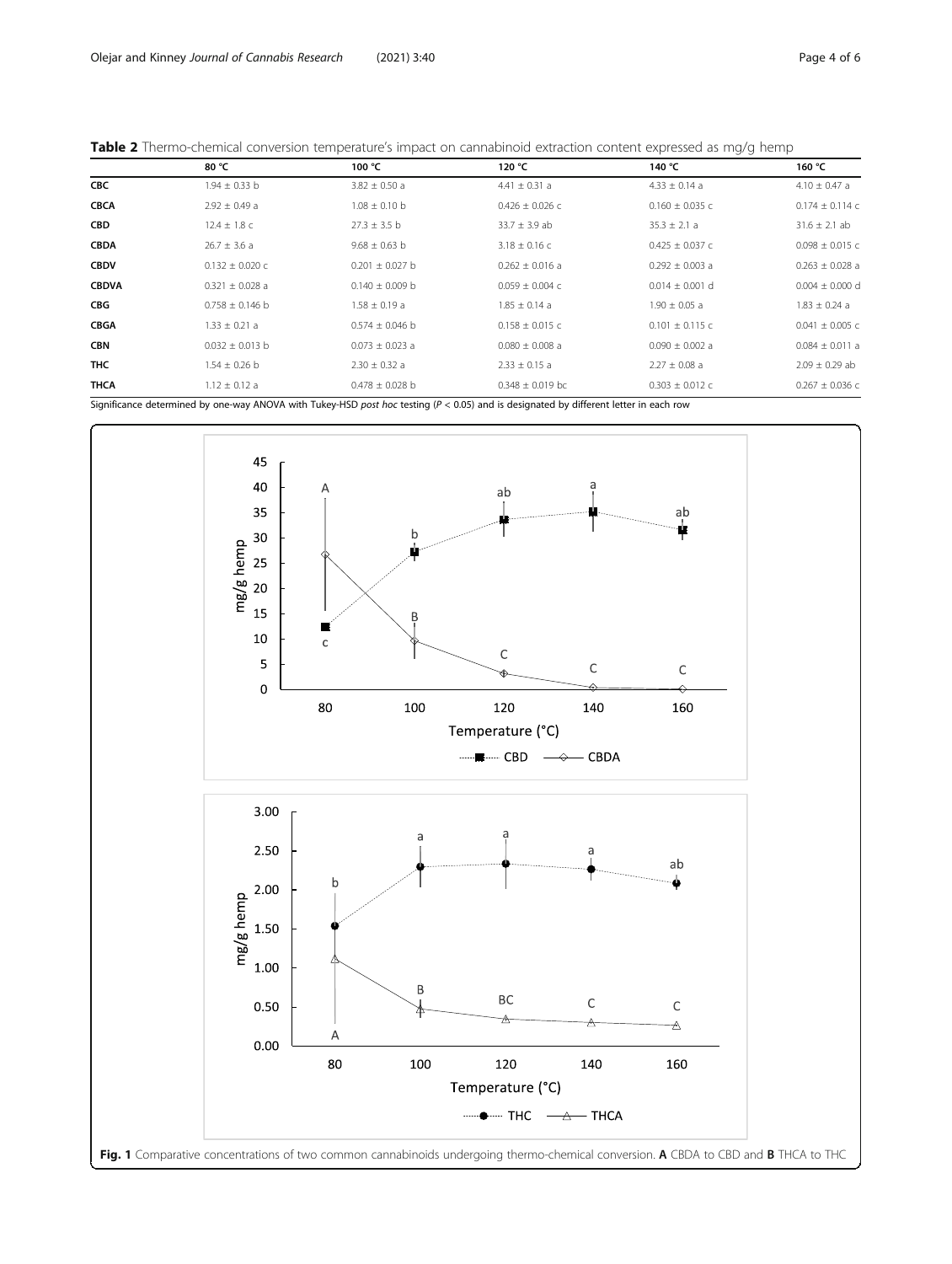<span id="page-4-0"></span>

the proposed mechanism involves the formation of carbon dioxide with water transporting a proton the cannabinoid. This scheme is supported by Mundle and Kluger ([2009](#page-5-0)), Mundle et al. ([2010](#page-5-0)) were they examined the hydrolytic decarboxylation of carboxylic acids resulting in the formation of protonated carbonic acid, which decomposed to carbon dioxide and water. This mechanism was further supported by Vandersteen et al. ([2012](#page-5-0)) with indolecarboxylic acid.

Thermal-decarboxylation occurs via the release of carbon dioxide. Unfortunately, the application of heat results in the degradation of thermolabile cannabinoids and evaporation (Moreno et al. [2020](#page-5-0)). As such, the combination of heat and pressure in combination with water in the PLE system facilitates the rapid decarboxylation of the cannabinoid acids. The thermo-chemical conversion of the cannabinoids results in decreased degradation of the cannabinoids as evidenced by the minor production of CBN.

Thermal-decarboxylation is reported to have losses of 20% or more through evaporation of the cannabinoid and degradation (Moreno et al. [2020;](#page-5-0) Wang et al. [2016](#page-5-0)); however, thermo-chemical conversion has losses of 5% or less. This represents an increase of 15% in cannabinoids by using thermo-chemical conversion. Additionally, thermal-decarboxylation can take up to 2 h (Moreno et al. [2020;](#page-5-0) Citti et al. 2018; Grijó et al. [2018](#page-5-0); Veress et al. [1990;](#page-5-0) Wang et al. [2016](#page-5-0)). This is significantly greater than the 6 min required for thermo-chemical conversion.

### Conclusions

These experiments have resulted in the optimum temperatures for PLE thermo-chemical decarboxylation. When combined with solvent extraction, it provides a quick and effective means to obtain neutral cannabinoids in a single cell process. Utilization of PLE for decarboxylation and extraction can reduce energy costs, time, and the quantities of released greenhouse gasses like carbon dioxide.

#### Abbreviations

PLE: Pressurized liquid extraction; CBC: Cannabinchromene;

CBCA: Cannabichromenic acid; CBD: Cannabidiol; CBDA: Cannabidiolic acid;

CBG: Cannabigerol; CBGA: Cannabigerolic acid; CBN: Cannabinol; CBDV: Cannabidivarin; CBDVA: Cannabidivarinic acid; Δ<sup>8</sup>-THC: Δ<sup>8</sup>-Tetrahydrocannabinol; THCA:  $\Delta^9$ -Tetrahydrocannabinolic acid; THC:  $\Delta^9$ -Tetrahydrocannabinol

#### Acknowledgements

The authors wish to thank John Hatfield for his assistance in preparation of the manuscript.

#### Authors' contributions

KO: formal analysis, investigation, methodology, validation, visualization, and writing — original and editing. CAK: project administration, conceptualization, supervision, resources, and writing — review and editing. The authors read and approved the final manuscript.

#### Funding

This work was supported through a grant funded by the Institute for Cannabis Research, Pueblo, CO.

#### Availability of data and materials

The datasets used and/or analyzed during the current study are available from the corresponding author on reasonable request.

#### **Declarations**

Ethics approval and consent to participate Not applicable.

#### Consent for publication

Not applicable.

#### Competing interests

The authors declare that they have no competing interests.

#### Author details

<sup>1</sup>Chemistry Department, Colorado State University — Pueblo, 2200 Bonforte Blvd, Pueblo, CO 81001, USA. <sup>2</sup>Institute for Cannabis Research, Colorado State University — Pueblo, 2200 Bonforte Blvd, Pueblo, CO 81001, USA.

#### Received: 16 April 2021 Accepted: 15 August 2021 Published online: 31 August 2021

#### References

- Citti C, Pacchetti B, Vandelli MA, Forni F, Cannazza G. Analysis of cannabinoids in commercial hemp seed oil and decarboxylation kinetics studies of cannabidiolic acid (CBDA). J Pharm Biomed Anal. 2018;149:532–40. [https://](https://doi.org/10.1016/j.jpba.2017.11.044) [doi.org/10.1016/j.jpba.2017.11.044.](https://doi.org/10.1016/j.jpba.2017.11.044)
- Fiorini D, Scortichini S, Bonacucina G, Greco NG, Mazzara E, Petrelli R, et al. Cannabidiol-enriched hemp essential oil obtained by an optimized microwave-assisted extraction using a central composite design. Ind Crop Prod. 2020;154:112688. [https://doi.org/10.1016/j.indcrop.2020.112688.](https://doi.org/10.1016/j.indcrop.2020.112688)
- Glein CR, Gould IR, Lorance ED, Hartnett HE, Shock EL. Mechanisms of decarboxylation of phenylacetic acids and their sodium salts in water at high temperature and pressure. Geochim Cosmochim Acta. 2020;269:597–621. <https://doi.org/10.1016/j.gca.2019.11.003> .